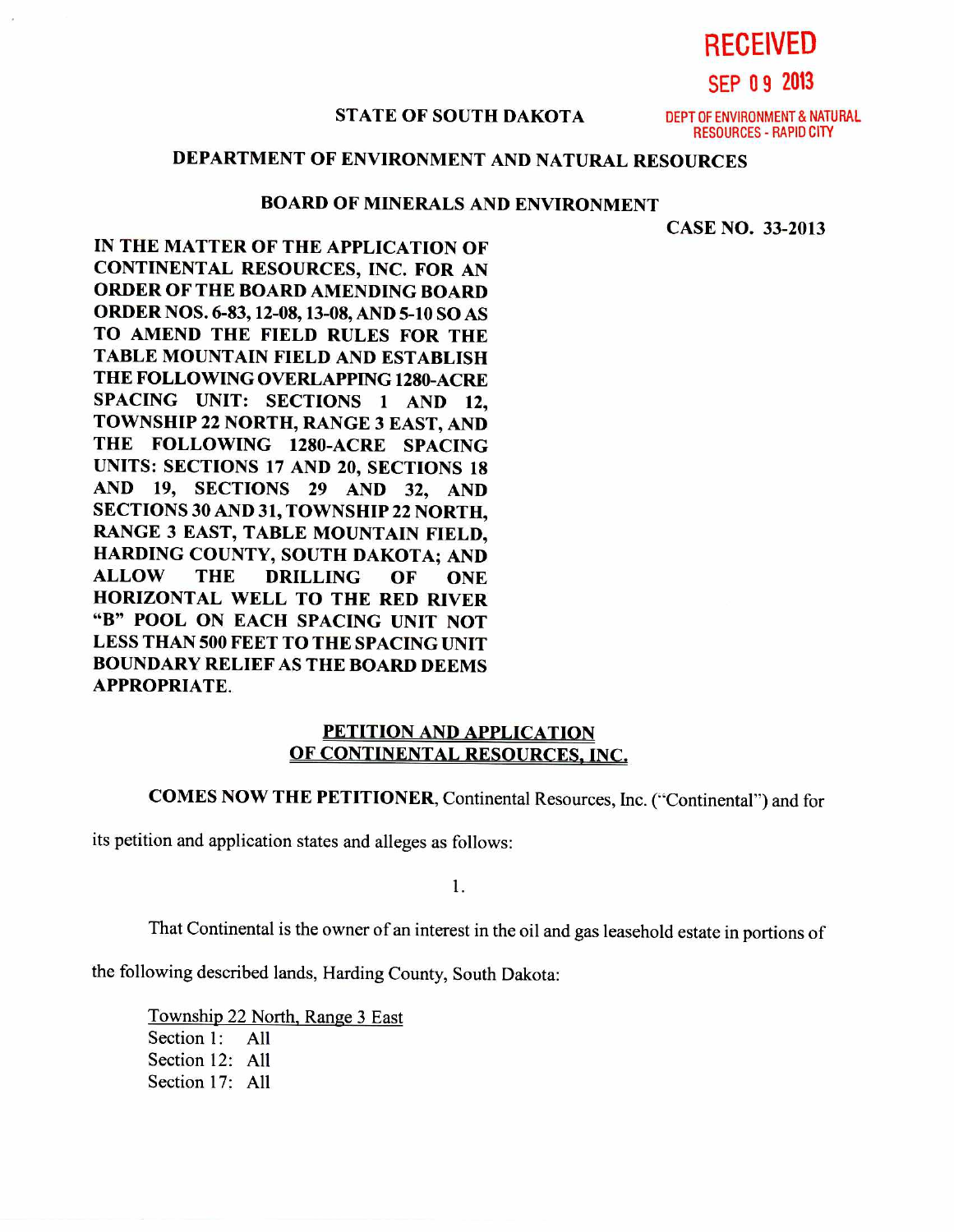Section 18: All Section 19: All Section 20: All Section 29: All Section 30: All Section 31: All Section 32: All

(the "Subject Lands")

2.

By Board Order Nos. 6-83, 12-08, 13-08 and 5-10, the Table Mountain Field is comprised of

the following described lands, Harding County, South Dakota:

Township 23 North, Range 3 East Section 25: All Section 26: All Section 35: All Section 36: All Township 23 North, Range 4 East Section 30: NW/4 Township 22 North, Range 2 East Section 24: E/2 Township 22 North, Range 3 East Section 1: All Section 2: All Section 3: All Section 4: All Section 9: All Section 10: All Section 11: All Section 12: All Section 14: All Section 15: All Section 16: All Section 17: All Section 19: All Section 20: All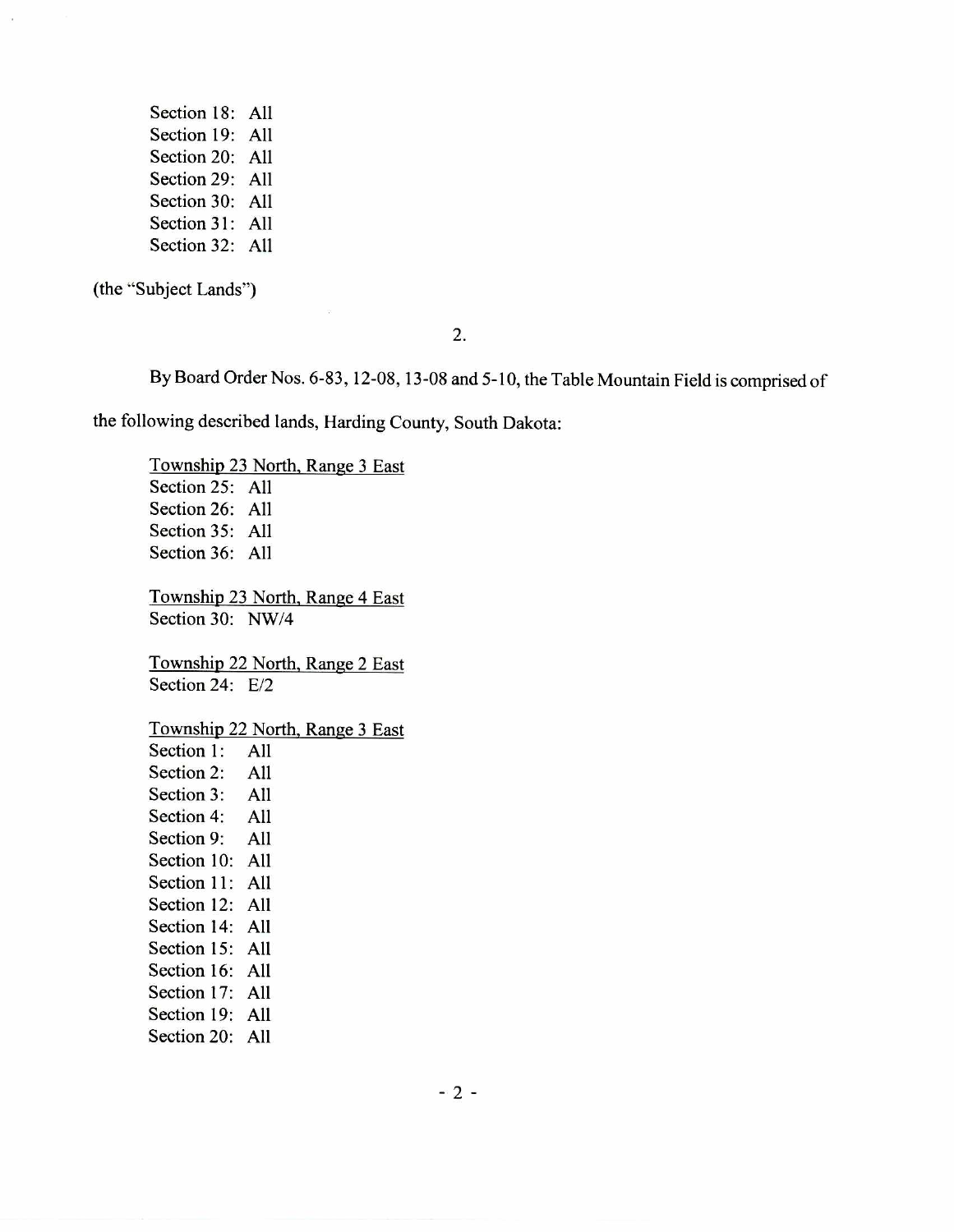Section 21: All Section 22: All Section 23: All Section 27: All Section 28: All Section 29: All Section 30: All

3.

That the proposed overlapping spacing unit comprised of Sections 1 and 12, Township 22 North, Range 3 East, overlaps an existing 320-acre spacing units established under Board Order No. 6-83.

4.

That the Koch 34-1 Hansen State well, located on the SW/4SE/4 of Section 1, Township 22 North, Range 3 East, is a vertical well that has produced since 1983 in said 320-acre spacing unit comprised of the S/2 of Section 1, as established in Board Order No. 6-83.

5. That Sections 1 and 12, Township 22 North, Range 3 East are currently spaced as 640-acre spacing units under Board Order No. 13-97.

## 6.

That Section 17 is currently spaced as part of a 1280-acre spacing unit comprised of all of Sections 16 and 17, Township 22 North, Range 3 East, pursuant to Board Order No. 14-2008.

7.

That Section 19 is currently spaced as part of a 1280-acre spacing unit comprised of the E/2 of Section 24, Township 22 North, Range 2 East, and all of Section 19, and the W/2 of Section 20, Township 22 North, Range 3 East, pursuant to Board Order No. 12-2008.

 $-3 -$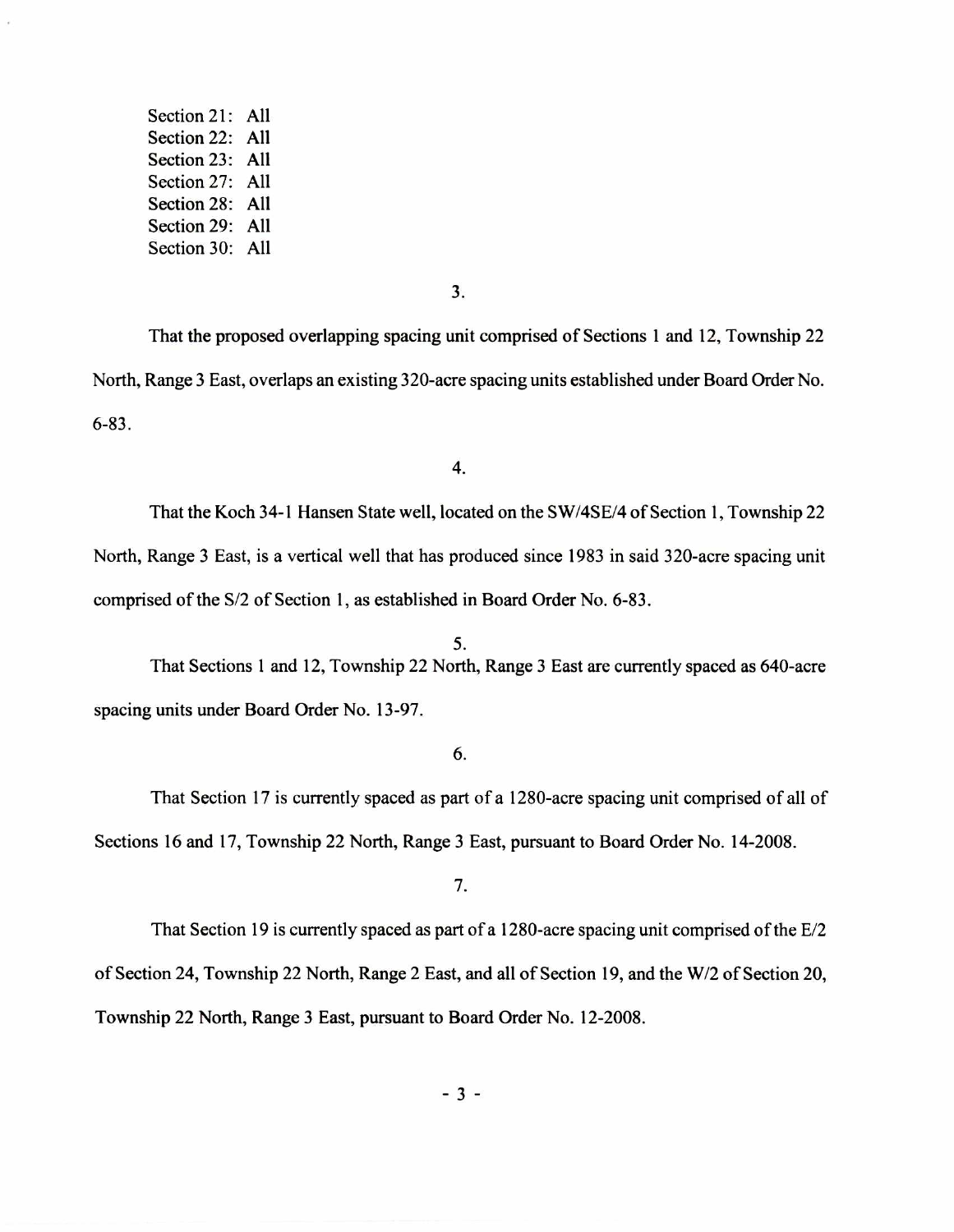8.

That Sections 29 and 30, Township 22 North, Range 3 East, are currently spaced as a 1280 acre spacing unit pursuant to Board Order No. 13-2008.

9.

That Section 32, Township 22 North, Range 3 East, is currently spaced as a 640-acre spacing unit pursuant to Board Order No. 3-1996.

10.

That Sections 18, 31, and 32, Township 22 North, Range 3 East, are currently not located in a field.

#### 11.

That Continental desires to utilize the horizontal drilling technique to test and further develop the "B" zone of the Red River Formation, in and under the Subject Lands.

12.

That in utilizing the horizontal drilling technique, it is reasonably necessary to have a certain amount of flexibility with respect to well locations that the current orders and rules of the Board fail to provide.

13.

That it is the opinion of Continental that use of the horizontal drilling technique to test and further develop the "B" zone of the Red River Formation will increase the ultimate recovery of the reservoir in a manner which will prevent waste, protect correlative rights and prevent the drilling of unnecessary wells.

 $-4-$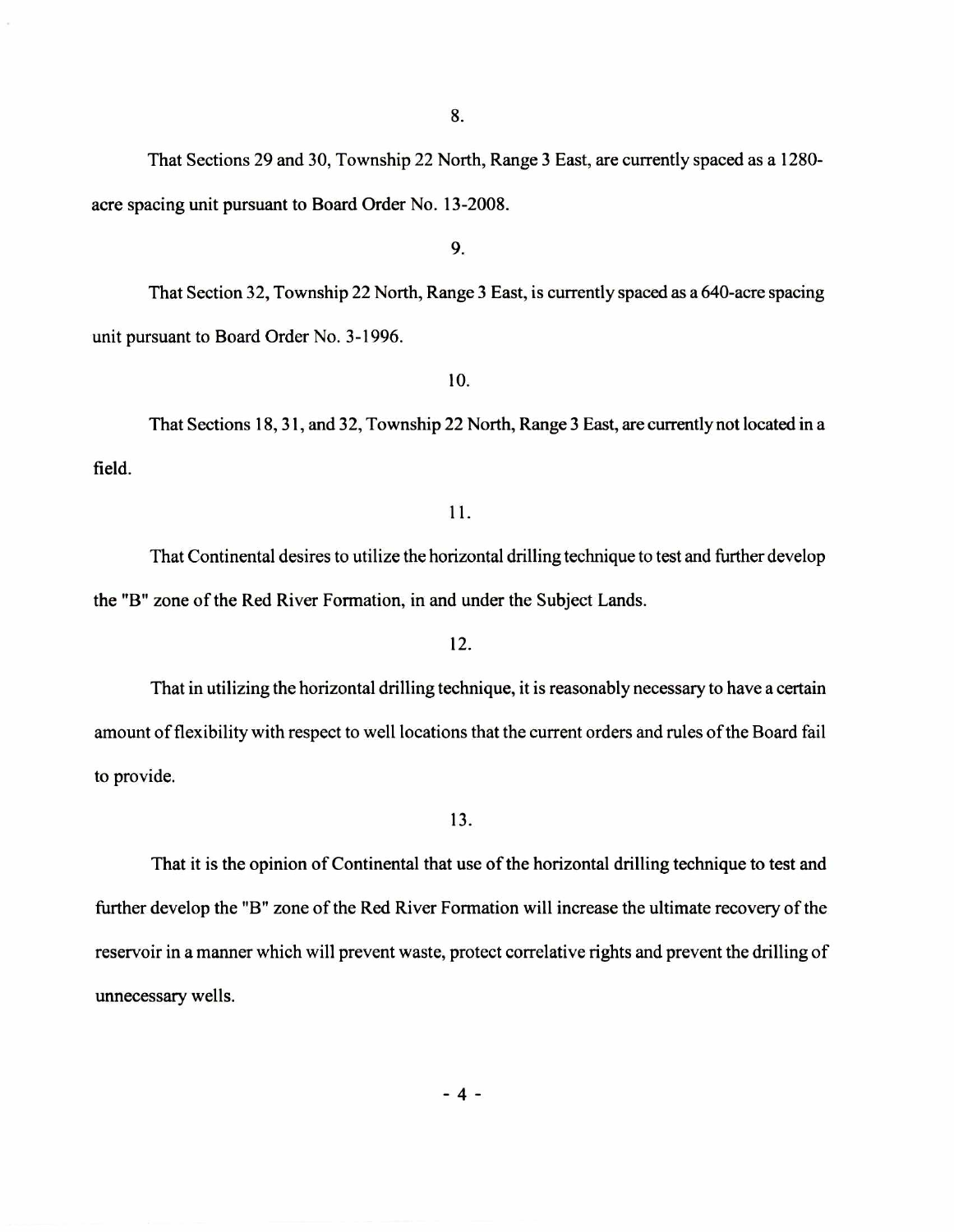That Continental requests an order of the Board amending Board Order Nos. 6-83, 7-95, 12- 08, 13-08, and 5-10 to amend the field rules for the Table Mountain Field and establish the following overlapping 1280-acre spacing: Sections 1 and 12, Township 22 North, Range 3 East, and the following 1280-acre spacing units: Sections 17 and 20, Sections 18 and 19, Sections 29 and 32, and Sections 30 and 31, Township 22 North, Range 3 East, Table Mountain Field, Harding County, South Dakota; and allow the drilling of one horizontal well to the Red River "B" pool on each spacing unit not less than 500 feet to the spacing unit boundary and for other relief as the Board deems appropriate.

15.

That the legal authority and jurisdiction under which a hearing would be held and the particular statutes and rules involved are S.D.C.L. Ch. 1-26, S.D.C.L. Ch. 45-9 and A.R.S.D. Ch. 74:09:01 and A.R.S.D. Ch. 74:12:02.

**WHEREFORE,** Continental respectfully requests that this matter be set for hearing and that thereafter the Board of Minerals and Environment grant the following:

a. That Board Order Nos. 6-83, 3-1996, 13-97, 12-2008, 13-2008 and 14-2008 and any applicable orders or rules of the Board be amended so as to establish Sections 1 and 12, and Sections 17 and 20, Township 22 North, Range 3 East, as overlapping 1280 acre spacing units, and Sections 18 and 19, Sections 29 and 32, and Sections 30 and 31, Township 22 North, Range 3 East, as 1280-acre spacing units in the Table Mountain Field, Harding County, South Dakota, and allow the drilling of one horizontal well not less than 500 feet to the spacing unit boundary for each spacing

 $-5 -$